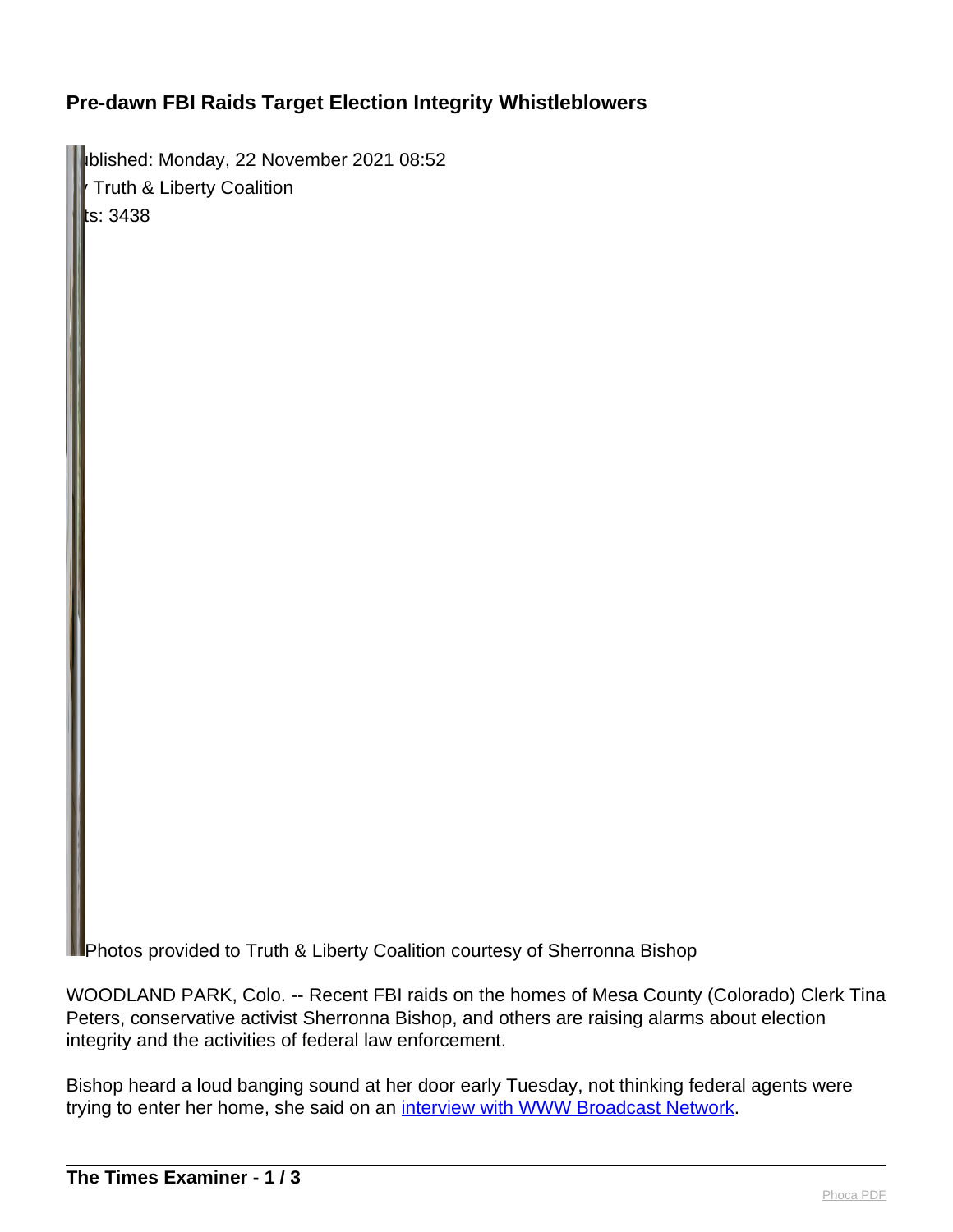## **Pre-dawn FBI Raids Target Election Integrity Whistleblowers**

Published: Minned during the einterview an agent "manhandled" her daughter, leading the teen through their Grand Junction, Colorado, home by her hooded sweatshirt.<br>By Heth & Liberty Coalition

Hits: 3438 FBI agents searched three other western Colorado homes, including that of Peters, according to a coloradopolitics.com [article written by Ernest Luning.](https://www.coloradopolitics.com/news/fbi-raids-home-of-mesa-county-clerk-tina-peters-in-election-data-breach-investigation/article_3d5d2c2e-4744-11ec-b535-ff721f3339a5.html)

"The FBI raided my home at 6 a.m. this morning, accusing me of committing a crime," said Peters, 66, a Gold Star mother and elected official as reported in coloradopolitics.com. "And they raided the homes of my friends, mostly older women. I was terrified."

Earlier this year, Peters and Bishop appeared on the Truth & Liberty livecast to detail their work in defending election integrity, according to a Truth & Liberty spokesperson. Peters is under fire for preserving election records prior to a scheduled 'upgrade' of Dominion voting machine software ordered by the Colorado Secretary of State office, she said on the livecast.

According to a Mesa County Forensic Examination and Analysis report, the Griswold-Dominion upgrade deleted approximately 29,000 files, including hundreds containing election records critical for a full audit. Peters contends the removal of files violates state and federal law and would have made a full investigation into the results of the contested 2020 presidential election impossible, she said on the livecast.

"They are looking for anything and everything to try to discredit us -- to discredit me as a whistleblower -- because of what we found on these Dominion machines," Peters said Wednesday in an [interview with former Trump advisor Steve Bannon.](https://rumble.com/vpen4h-tina-peters-hopefully-she-has-copies-of-everything.html)

Tuesday's raids shined light on the perceived politicization of the FBI, according to the T&L Coalition. "Recent decisions by the FBI to investigate concerned parents at school board meetings at the request of the National School Board Association along with raids of whistleblowing journalists from Project Veritas have raised questions about the impartiality of federal law enforcement," according to Truth & Liberty Coalition.

Inspector General Michael E. Horowitz said such incidents have "negatively impacted the perception of the department as a fair administrator of justice," according to The Epoch Times news report by Zachary Steiber, November 17, 2021.

Bishop's work during 2021 school board elections raises questions about whether her involvement triggered increased scrutiny from the FBI. "Colorado was able to flip nine school boards this year. We were able to get one of our leftists to resign and we also flipped our school board in the election," Bishop said during a broadcast at Lindell TV Wednesday night. "And people like me are considered domestic terrorists now, because we don't stand for the policies that have been forced upon our children."

"We encourage citizens to contact officials to preserve election records in their communities, tell